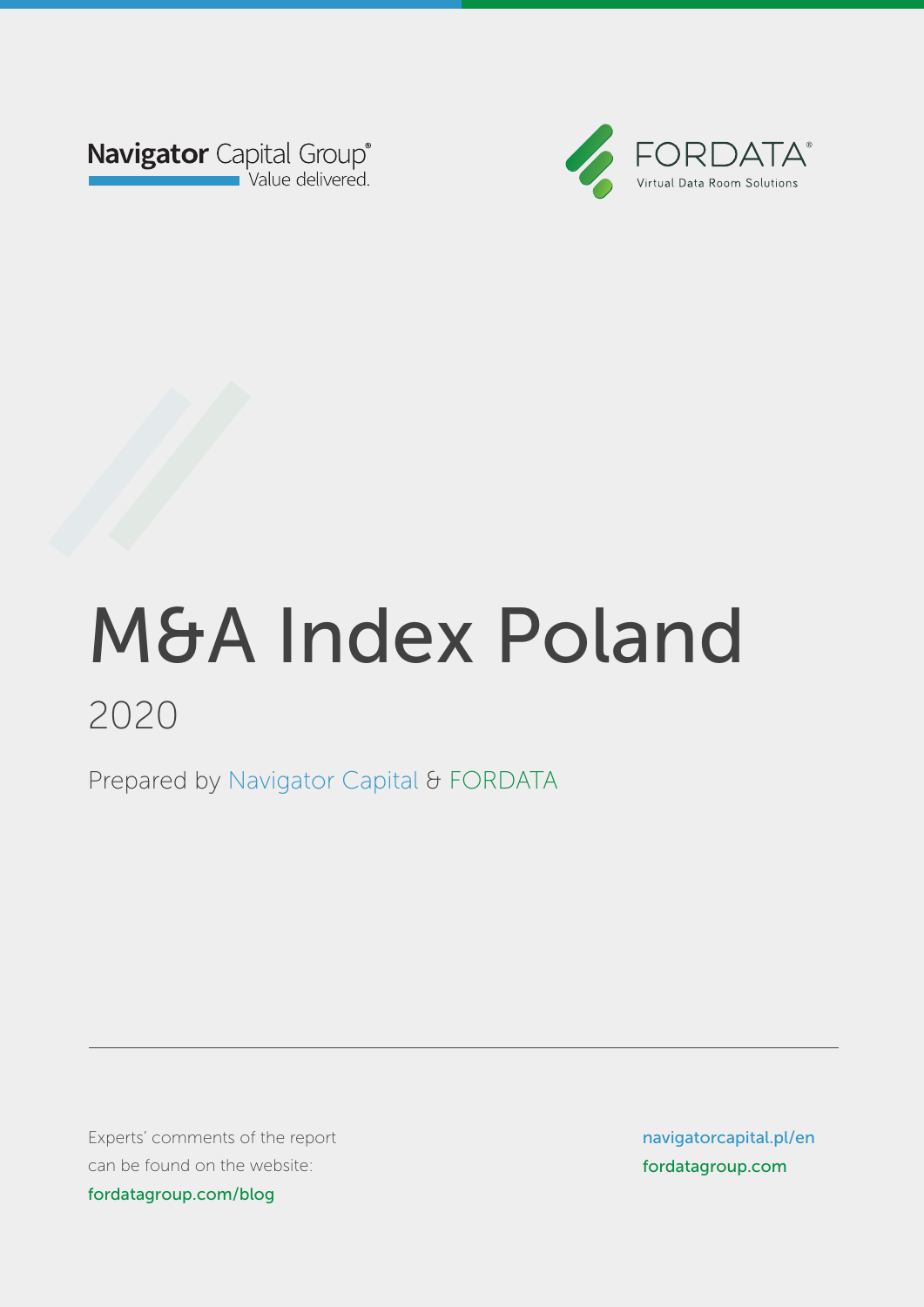by Navigator Capital & FORDATA | December 2020

### Total number of transactions\*

229(2020, 14.12.2020)

### The largest transaction\*\*

# EUR 2.29 b

(Acquisition of Play Communications by Iliad SA)

\* based on public data \*\* among transactions with disclosed prices

### About the report:

The M&A Index Poland report is a position that has become a permanent fixture in the calendar of the industry summaries in Poland. The reports are prepared quarterly by a consulting firm Navigator Capital and FORDATA, a leader in the field of IT solutions which support M&A transactions.

These reports are created to monitor the dynamics of Polish M&A market and to demonstrate the most interesting transactions. We also monitor the frequency of use of the Virtual Data Room during M&A processes in Poland.

### Introduction

In 2020 we have witnessed 229 transactions on the Polish mergers and acquisitions market, which is by 50 more than last year. The largest transaction was the takeover of one of the Polish telecommunications leader, Play Communications by its French peer, Iliad SA.

#### Selected transactions

| <b>TARGET</b> | <b>BIDDER</b>   | <b>SELLER</b>    | <b>VALUE [EUR]</b> |
|---------------|-----------------|------------------|--------------------|
| Profitroom    | R <sub>22</sub> | Private investor | 6.7 <sub>m</sub>   |

(16th January) Over 30% of shares in Profitroom, a Polish provider of hotels applications offering services in the SaaS formula, was taken over by R22, one of the most active technology companies on the M&A market in Poland. Thanks to the transaction, Profitroom, which has unique technology facilitating the booking of rooms and close to 70% market share, will be able to use the experience of R22 in foreign expansion and continue organic growth in Poland. In 2019, the company generated EUR 6.7 m in revenues and employed nearly 200 employees. The transaction was carried out using the FORDATA Virtual Data Room.

| <b>TARGET</b> | <b>BIDDER</b>                           | <b>SELLER</b>               | <b>VALUE [EUR]</b> |
|---------------|-----------------------------------------|-----------------------------|--------------------|
| Danwood       | <b>GS Engineering</b><br>& Construction | <b>Enterprise Investors</b> | 140 m              |

(20th January) Danwood, a leader on the prefabricated house market in Poland and Germany, belonging to the Enterprise Investors fund, has been sold to one of the largest Korean construction companies - GS Engineering & Construction. The company with two production plants in Bielsk Podlaski and employing over 2,000 people in 2019 generated approx. EUR 258 m of revenue. Danwood's main product are turnkey wooden single-family houses tailored to individual customer needs. Thanks to cooperation with an industry investor with an international position, the Company can strengthen its presence in Europe, explore new markets and quickly become a leading manufacturer on a global scale.

| <b>TARGET</b> | <b>BIDDER</b>      | <b>SELLER</b>    | <b>VALUE [EUR]</b> |
|---------------|--------------------|------------------|--------------------|
| Moracell      | <b>Velvet Care</b> | Private investor | 15.6 <sub>m</sub>  |

(29th January) Velvet Care, the largest Polish manufacturer of hygiene products, took over the Moracell company dealing with corresponding business in the Czech Republic. Abris Capital, the owner of the majority stake in Velvet Care wants to build a brand that is a leader in the hygiene products industry in Central and Eastern Europe by implementing the strategy through foreign acquisitions. Currently, Velvet Care employs approx. 700 people, and in 2018 achieved revenues of EUR 121 m.

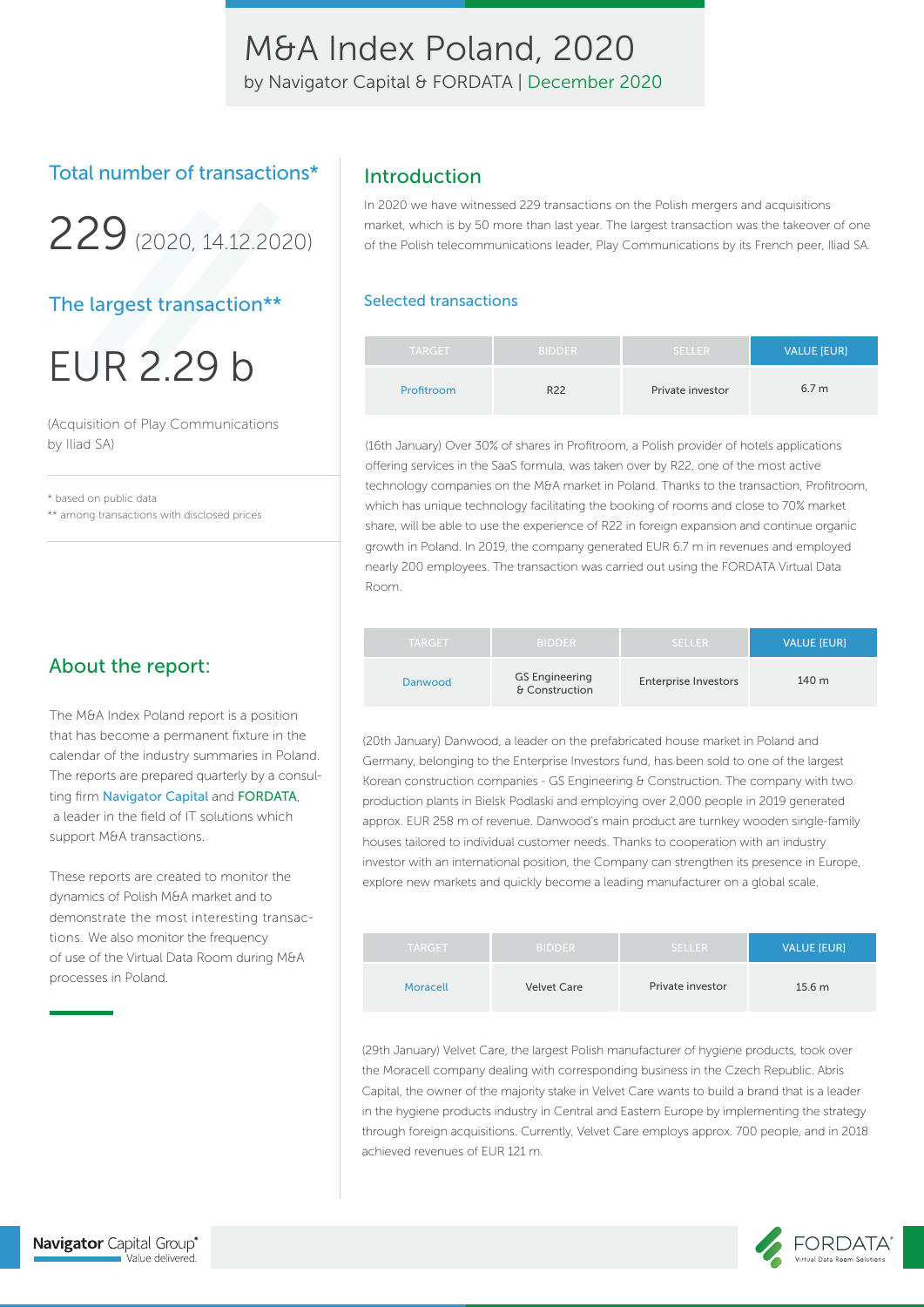by Navigator Capital & FORDATA | December 2020

### By sector

Transactions with the participation of Polish companies grouped by sectors (by number of transactions)

#### TARGET (%)



#### BIDDER (%)





| <b>TARGET</b>     | <b>BIDDER</b> | <b>SELLER</b>    | <b>VALUE [EUR]</b> |
|-------------------|---------------|------------------|--------------------|
| Multimedia Polska | Vectra        | Private investor | Undisclosed        |

(1st February) Vectra, one of the leaders of the Polish cable network market, took over its competitor - Multimedia Polska. After the transaction, the Vectra Group has become the largest cable network operator in Poland, which provides services to over 1.7 million customers and whose network coverage covers approximately 4.4 million households. In 2018, Multimedia Polska generated revenues of EUR 144 m and EBITDA of EUR 61 m. The plans of the new owner assume the continuation of operations under the Multimedia brand, as well as further organic growth of the entire group.

| <b>TARGET</b>       | <b>BIDDER</b> | <b>SELLER</b>                           | <b>VALUE IEURI</b> |
|---------------------|---------------|-----------------------------------------|--------------------|
| <b>Work Service</b> | Gi Group      | PineBridge Capital,<br>Private investor | 46.7 m             |

(13th February) The leading Italian employment agency, Gi Group, will take over a 56% stake in Work Serivce S.A, listed on the Warsaw Stock Exchange, providing HR consulting, employee outsourcing and recruitment services. The acquisition of the Polish company aims to strengthen the position of the Gi Group in Central and Eastern Europe and create a global leader on the market of HR service providers. As part of the transaction, the Italian entity undertook to co-finance Work Service with an amount of EUR 46.7 m, which is to assist the Polish company in completing the long-term restructuring process and entering the path of dynamic, stable development. In 2018, Work Service generated consolidated revenues of EUR 444 m.

| <b>TARGET</b>      | <b>BIDDER</b> | <b>SELLER</b>             | <b>VALUE [EUR]</b> |
|--------------------|---------------|---------------------------|--------------------|
| Polskie ePłatności | <b>Nets</b>   | Innova Capital,<br>OPTeam | 405 m              |

(11th March) The leading paying agent in Poland, Polskie ePłatności, was acquired by one of the largest European payment operators, the Danish company Nets. In 2018, the Polish entity owned by Innova Capital private equity fund and OPTeam generated nearly EUR 123 million of revenue and employed over 600 employees. The acquisition of the dynamically growing PeP strengthens Nets' position in Poland, which is an extremely attractive market for financial services on a European scale due to a significant increase in the use of electronic payments in commerce. The Nets Group acknowledges that thanks to this transaction and the acquisition of Dotpay in 2019, its offer on the financial services market has become comprehensive.



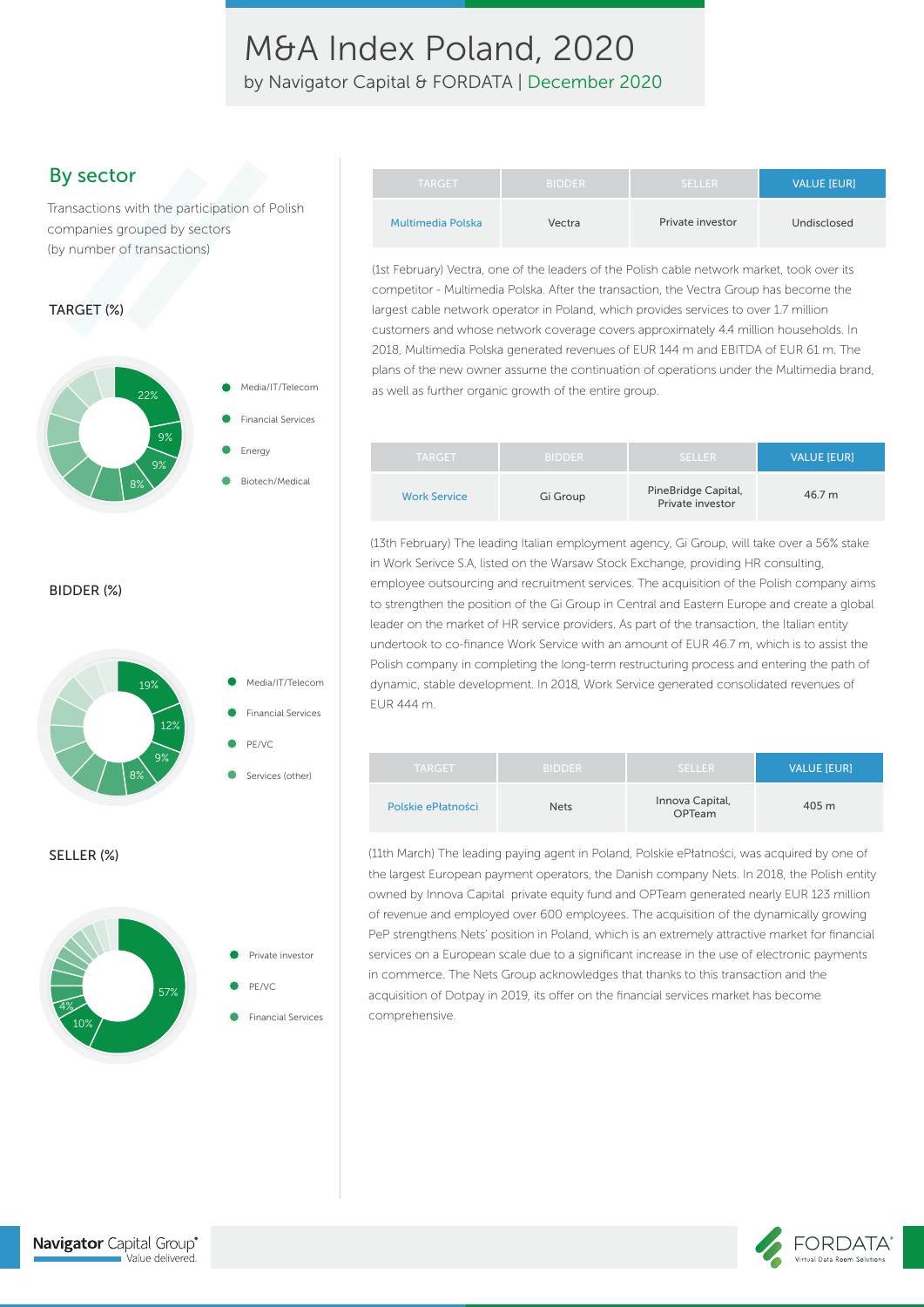by Navigator Capital & FORDATA | December 2020

| <b>TARGET</b>                | <b>BIDDER</b> | <b>SELLER</b>     | <b>VALUE IEURI</b> |
|------------------------------|---------------|-------------------|--------------------|
| Polski Standard<br>Płatności | Mastercard    | Banking syndicate | Undisclosed        |

(17th April) The minority stake of Polski Standard Płatności, a BLIK mobile payment operator, was acquired by the international leader of the electronic payments market, Mastercard. A consortium of banks: Alior, Milennium, ING, mBank, PKO BP and Santander decided to start this cooperation already in 2018, in which they are looking for the new development opportunities and a possibility to expand into international markets. In Poland, nearly 90% of clients of financial institutions have the opportunity to use BLIK. The advantages of the system, such as transaction security and the possibility of immediate cash transfer combined with cooperation with the industry leader may give the company a chance for significant success on a global scale.

| <b>TARGET</b> | <b>BIDDER</b> | <b>SELLER</b>   | <b>VALUE [EUR]</b> |
|---------------|---------------|-----------------|--------------------|
| Energa        | PKN Orlen     | Polish Treasury | 644 m              |

(28th April) PKN Orlen, a Polish fuel and energy company, took over, by way of a tender offer, 80% of Energa Group shares at PLN 8.35 per share. Under the agreement signed, Orlen undertook to maintain the employment policy in the Company and to continue strategic investments. The acquisition of the Gdańsk company is part of the current strategy of PKN Orlen, which assumes the creation of a multienergy concern that is in line with global trends and will have the international development potential. Apart from the continuation of the current activity of the company, new investments in renewable energy sources are also planned, e.g. offshore wind farms.

| <b>TARGET</b>        | <b>BIDDER</b>         | SELLER.                   | <b>VALUE [EUR]</b> |
|----------------------|-----------------------|---------------------------|--------------------|
| <b>Interia Group</b> | <b>Cyfrowy Polsat</b> | <b>Bauer Media Invest</b> | 98 m               |

(1st May) Interia Group, one of the largest media groups in Poland, was acquired by Cyfrowy Polsat from the German Bauer Media Group. It is a strategic investment of Polsat, which will significantly improve its position on the media market in Poland, and additionally tries to increase its share in the growing online advertising market. Interia is to be one of the main advertising platforms for products offered by other members of the group - Telewizja Polsat, Polkomtel, Ipla or Netia. Interia reaches almost 60% of Internet users in Poland, about 19 m of real users use its services and the number of page views is about 1.3 billion per month. The Interia Group includes services such as maxmodels.pl, styl.pl or PCFormat.pl.



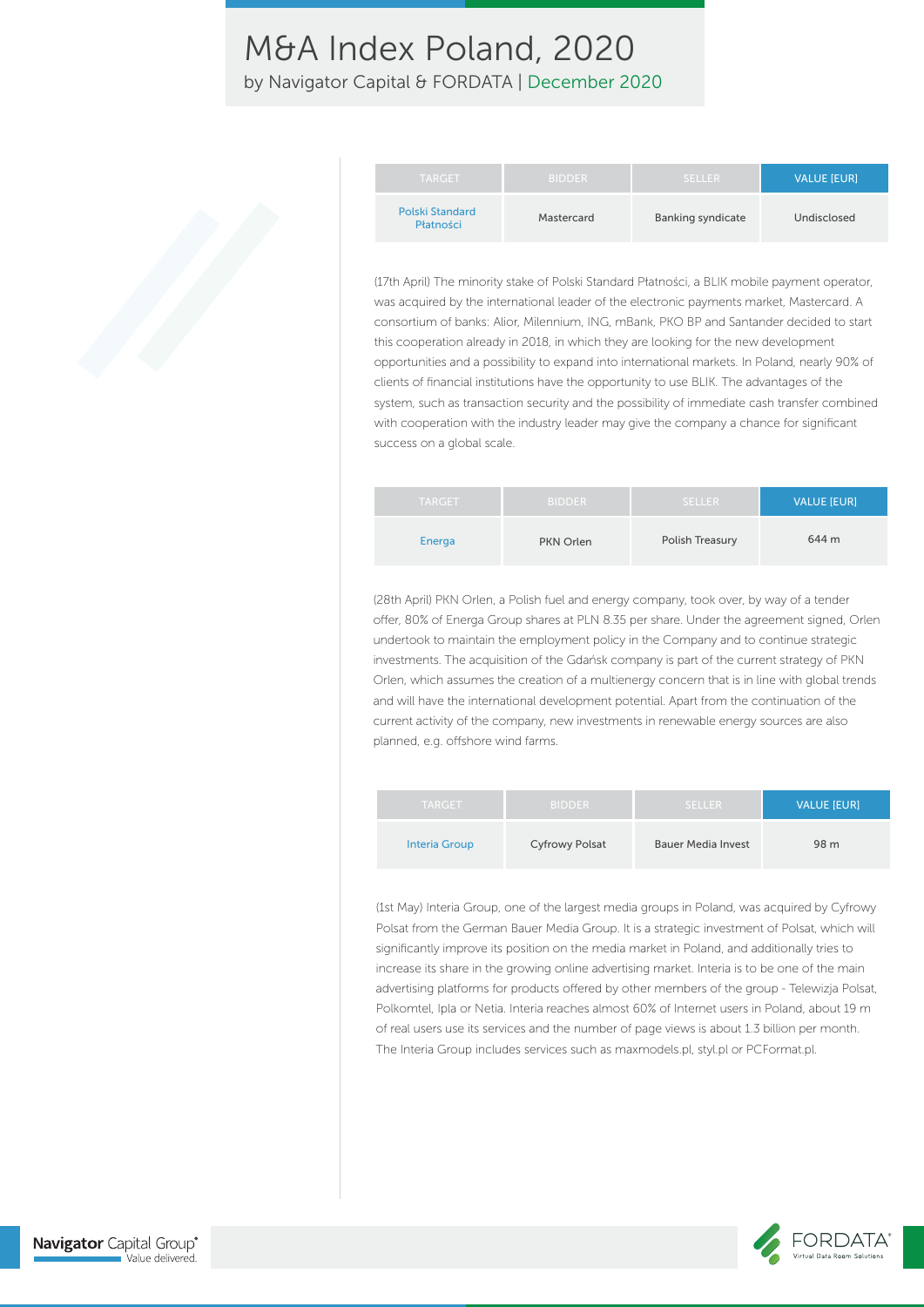by Navigator Capital & FORDATA | December 2020

| <b>TARGET</b> | <b>BIDDER</b>  | <b>SELLER</b>    | <b>VALUE [EUR]</b> |
|---------------|----------------|------------------|--------------------|
| <b>KFGN</b>   | Pratia (Neuca) | Private investor | Undisclosed        |

(17th June) Pratia, a part of the Neuca group listed on the Warsaw Stock Exchange, took over 40% of shares in the German KFGN. This is another foreign investment of the Polish company on the clinical research market this year. Currently, the Neuca Group company manages 20 research centres in Poland and Ukraine. Thanks to the transaction announced in June, Pratia will be granted access to the German market by KFGN, a company which has so far conducted about 700 clinical trials in the centres located all over Germany. In the next stages of cooperation, Pratia plans to take over 100% of shares in the German company.

| <b>TARGET</b>                 | <b>BIDDER</b> | <b>SELLER</b>    | <b>VALUE IEURI</b> |
|-------------------------------|---------------|------------------|--------------------|
| <b>ZM Henryk Kania assets</b> | Cedrob        | Private investor | 23 <sub>m</sub>    |

(19th June) Cedrob, a market leader in the meat preparations in Poland, took over the assets of ZM Henryk Kania for approximately EUR 23 m, after it was declared bankrupt by the District Court in Katowice. In 2018, ZMHK generated approximately EUR 260 m in sales revenue, generating a profit of EUR 15 m. When, in 2019, the media found out about the alleged irregularities in the company, it was deprived of bank financing and its liquidity problems began, which eventually led to bankruptcy. After taking over Kania's assets, Cedrob will significantly strengthen its market position.

| <b>TARGET</b> | <b>BIDDER</b> | <b>SELLER</b>            | <b>VALUE [EUR]</b> |
|---------------|---------------|--------------------------|--------------------|
| Golpasz       | De Heus       | <b>Resource Partners</b> | Undisclosed        |

(7th July) Royal De Heus, an international company operating in the field of animal nutrition, acquired 100% of shares in Golpasz, a leader in the Polish market of production of fodder for poultry, cattle and pigs from Resource Partners fund and minority shareholders. The transaction includes 4 plants with a production potential of approx. 500,000 tonnes of fodder per year, a 1300 hectares farm and whole distribution activities. The acquisition will contribute to increasing the De Heus Group's share in the Polish market, as well as expand the local product range. In 2018, Golpasz had about 200 employees and generated EUR 130m revenue.

| <b>TARGET</b>          | <b>BIDDER</b>    | <b>SELLER</b> | <b>VALUE [EUR]</b> |
|------------------------|------------------|---------------|--------------------|
| <b>Solid Logistics</b> | <b>VGL Group</b> | USC Cypr      | Undisclosed        |

(9th July) VGL Group, a company providing global air freight, road cargo and warehouse services, acquired Solid Logistics, a logistics operator offering vehicle, sea, air transportation and warehousing based in Warsaw. Thanks to the concentration, the VGL Group strengthened its position among Polish logistics companies with a global reach. The transaction was carried out using the FORDATA Virtual Data Room system.



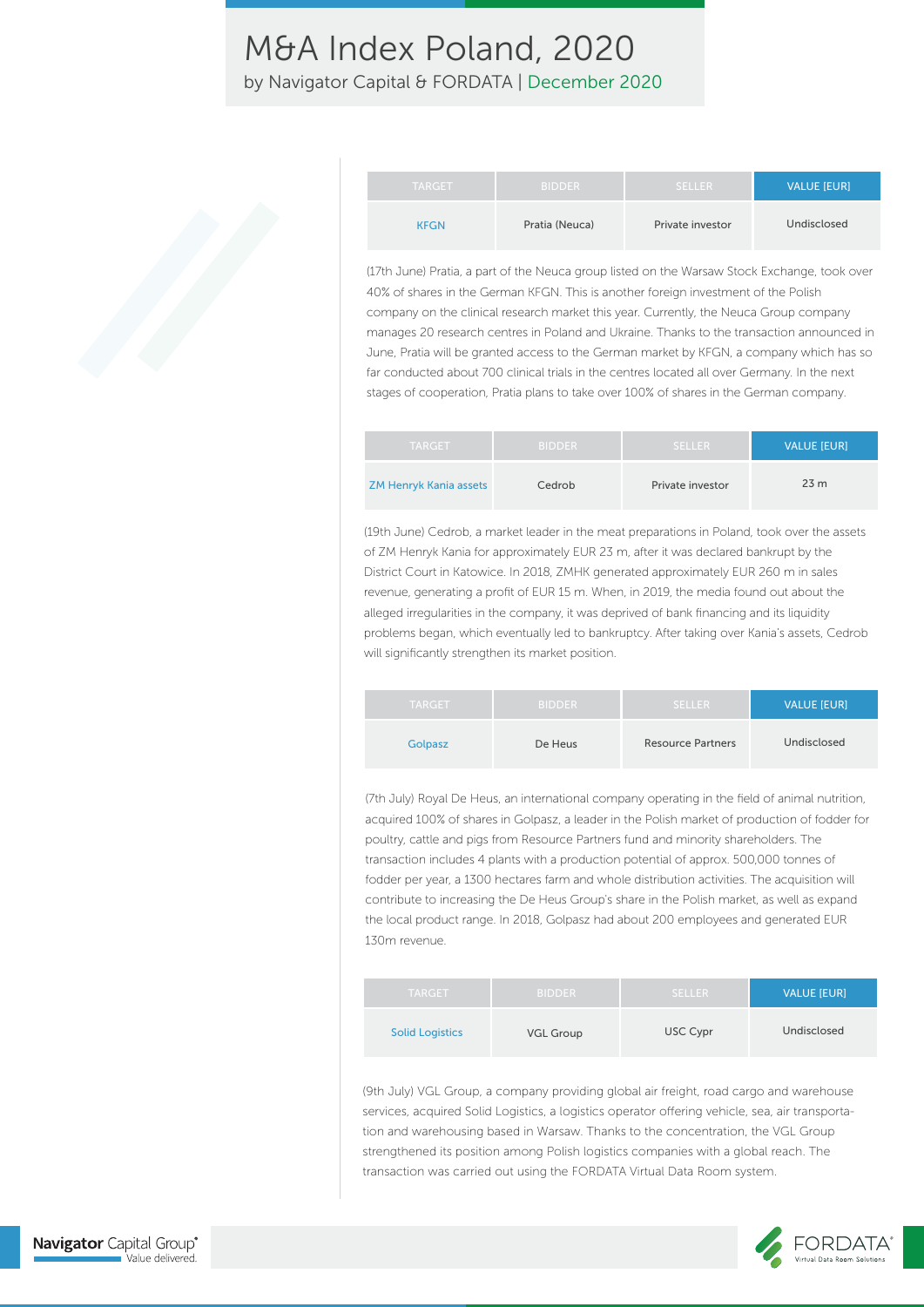by Navigator Capital & FORDATA | December 2020

| <b>TARGET</b> | <b>BIDDER</b> | <b>SELLER</b> | <b>VALUE [EUR]</b> |
|---------------|---------------|---------------|--------------------|
| Ciech Żywice  | LERG          | Ciech         | 36 m               |

(21st July) Ciech Group, one of the leaders in the chemical market and the second largest producer of soda ash in Europe, after reviewing strategic options, sold a separate part of its epoxy, polyester and unsaturated resin business to LERG, one of the most important resin producers in Poland. The value of the transaction was approx. EUR 36m. Ciech Żywice generated about EUR 67m revenue (of which nearly half was export), employed 240 people and had its own R&D department.

| <b>TARGET</b> | <b>BIDDER</b>                    | <b>SELLER</b>               | <b>VALUE [EUR]</b> |
|---------------|----------------------------------|-----------------------------|--------------------|
| Skoczyklody   | <b>PGE Energia</b><br>Odnawialna | <b>Enterprise Investors</b> | 50 m               |

(31st July) Skoczykłody wind farm managed by private equity fund Enterprise Investors was taken over by PGE Energia Odnawialna. The 36 MW wind farm was established in 2015 by the fund's company, Wento. The purchase of the power plant located in the lodzkie voievodeship is part of the green strategy of Polska Grupa Energetyczna, which plans to increase the share of RES in the national energy mix both through acquisition and construction of its own installations. The value of the transaction was approximately EUR 50 m.

| <b>TARGET</b>   | <b>BIDDER</b> | <b>SELLER</b>    | <b>VALUE [EUR]</b> |
|-----------------|---------------|------------------|--------------------|
| <b>Experior</b> | Clinscience   | Private inwestor | Undisclosed        |

(4th August) The Neuca Group is increasingly keen to establish its presence on the clinical trials market, as confirmed by another foreign acquisition in this sector. After Germany, the time has come for the Spanish company Experior, which has been acquired by the Neuca Group's Clinscience company. Thanks to the acquisition, the Polish company will gain access to approx. 50 clinical hospitals, which are located mainly in the Spanish market and other markets where Experior is present, including Italy, France, UK and the Benelux countries. Thanks to further acquisitions, the Neuca Group, an entity listed on the Warsaw Stock Exchange, is becoming more and more recognisable outside Poland.

| <b>TARGET</b>      | <b>BIDDER</b> | <b>SELLER</b>                       | <b>VALUE [EUR]</b> |
|--------------------|---------------|-------------------------------------|--------------------|
| <b>TMS Brokers</b> | Oanda Global  | ForeVest<br><b>Capital Partners</b> | Undisclosed        |

(1st September) TMS Brokers was acquired by Oanda Global, a leading global forex broker. The acquisition will enable the acquirer to strengthen its position in Europe, as well as to return to the Polish market, where the company was already present in the past. Thanks to the transaction, TMS Brokers will be able to realize synergy effects resulting from expanding its product offer and gaining access to advanced technical solutions. The transaction was carried out using the FORDATA Virtual Data Room system.

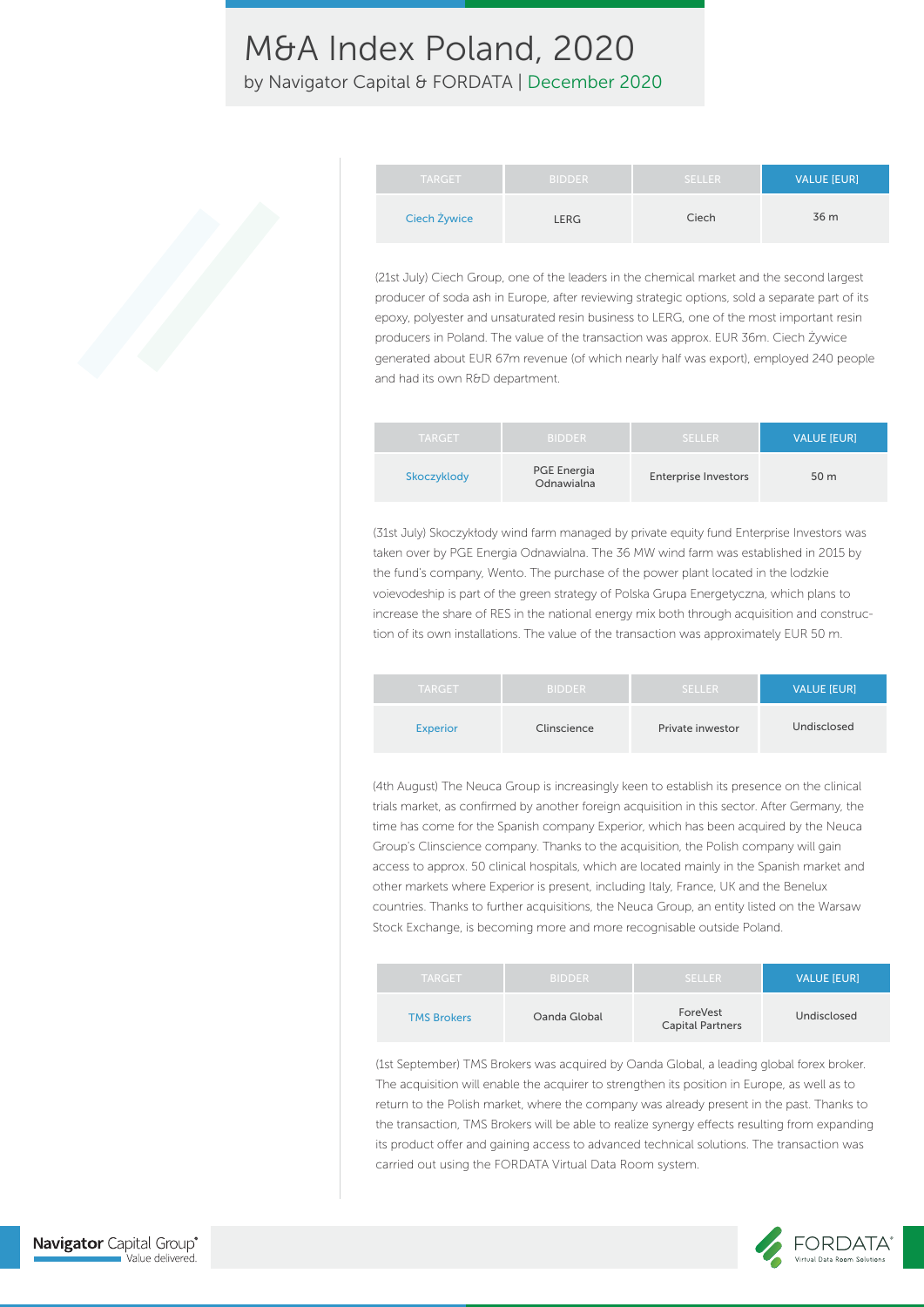by Navigator Capital & FORDATA | December 2020

| <b>TARGET</b> | <b>BIDDER</b> | <b>SELLER</b>    | <b>VALUE [EUR]</b> |
|---------------|---------------|------------------|--------------------|
| Codewise      | CentralNic    | Private investor | 35 m               |

(10th September) Codewise, a Polish start-up founded in 2011 by Robert Gryn, was acquired by CentralNic, the world's oldest private gTLD domain registry. The transaction was worth USD 36m. The Krakow-based company deals with online marketing and has popularised the so-called push and popup notifications. In the last twelve months it generated EBITDA of about EUR 7m and revenues of about EUR 44m. The acquiring British company CentralNic, after another acquisition, is growing into a global leader in the Internet domain sector.

| TARGET.                       | <b>BIDDER</b> | <b>SELLER</b> | <b>VALUE [EUR]</b> |
|-------------------------------|---------------|---------------|--------------------|
| <b>Orkla Skin Care Poland</b> | Bielenda      | Orkla         | Undisclosed        |

(4th November) An international FMCG company, Orkla, sold the cosmetics business in Poland, including Soraya and Dermika brands and production infrastructure in Radzymin to Bielenda Kosmetyki Naturalne, supported by the private equity fund Innova Capital. The acquirer is one of the leaders of the cosmetics market in Poland, and the acquisition should strengthen its position and improve the operational efficiency of the group. In 2019, the company generated nearly EUR 37m in revenue with a net profit of EUR 7.5m.

| <b>TARGET</b>              | <b>BIDDER</b> | <b>SELLER</b>         | <b>VALUE [EUR]</b> |
|----------------------------|---------------|-----------------------|--------------------|
| <b>Play Communications</b> | Iliad SA      | Tollerton Investments | 2 290 m            |

(21st November) Iliad SA, the French telecommunication market leader, Free Mobile network operator, successfully completed the call for shares of Play Communications, one of the leading mobile operators in Poland. Thanks to the acquisition, Iliad became the 6th largest operator in Europe and gained access to one of the most prospective markets. The strategic plans of the new shareholder assume maintaining a competitive position on the Polish mobile telephony market and facilitating the company's entry into the fixed-line services market, thanks to which Play customers will be able to benefit from an even more comprehensive product offer.

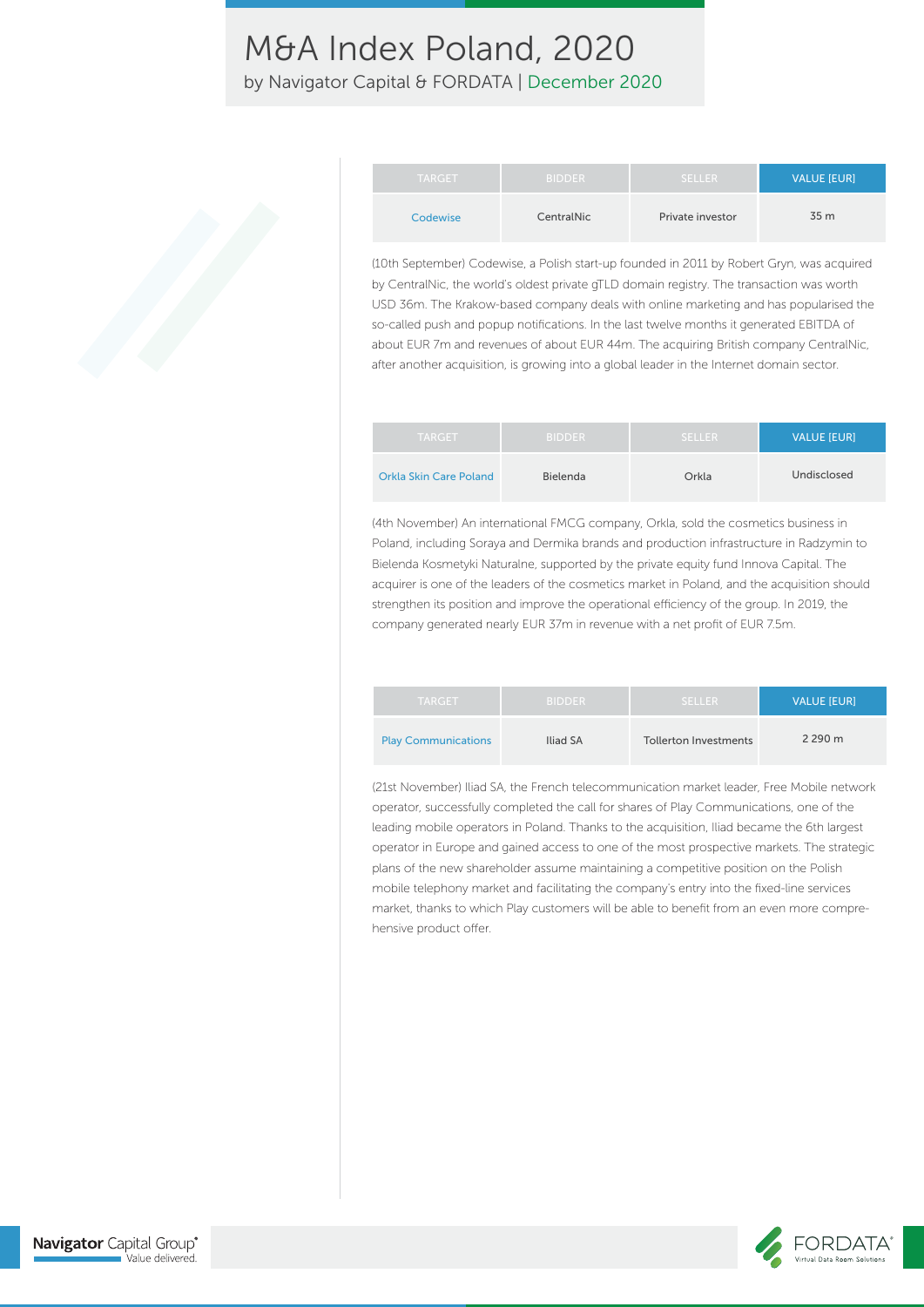M&A Index Poland, 2020 by Navigator Capital & FORDATA | December 2020

### Navigator Capital

- Navigator Capital along with Dom Maklerski Navigator (Navigator Brokerage House) is the leading independent financial adviser, specializing in mergers and acquisitions and public and private issues of stocks and bonds.
- During 11 years of its market presence, Navigator Capital Group conducted over 70 transactions, of over 6 billion PLN total value.
- Through cooperation with international network of advisory firms associated in the Pandion Partners, Navigator Capital effectively handles international transactions.

### FORDATA

- FORDATA is a pioneer on the Polish capital market. Based on Virtual Data Room technology, we support our clients in managing documents and communication during complex transactional processes.
- We support the largest M&A, IPO transactions, private  $\bullet$ equity investments, restructurings, projects associated with obtaining financing and privatizations in Poland and other countries of Central and Eastern Europe.
- FORDATA systems increased safety and efficiency of hundreds of different types of transactions with a total value of over PLN 35 billion
- FORDATA services are used by the industry leaders in Poland and abroad, including largest advisory companies, banks, legal advisors or Private Equity/Venture Capital funds, ie. Enterprise Investors, Enea SA, Home pl, Grupa LOTOS, PZU SA, Grant Thornton, NFI Empik, ZELMER, Bank DNB, BOŚ Bank, Polimex Mostostal, Budimex, DM PKO Banku Polskiego, Deloitte Advisory, EY, KPMG Advisory, JSW, HAITONG and many others.



Business Partners



### **Contact**

Artur Wilk Manager e: artur.wilk@navigatorcapital.pl

#### Navigator Capital S.A.

ul. Twarda 18, 00-105 Warsaw, Poland t: +48 22 630 83 33 f: +48 22 630 83 30 e: biuro@navigatorcapital.pl navigatorcapital.pl/en

Alicja Kukla-Kowalska Head of Sales EMEA e: alicja.kukla@fordatagroup.com t: +48 533 354 054

FORDATA sp. z o.o. Taczaka 24, 61-819 Poznań, Poland m: +48 533 354 054 e: office@fordatagroup.com fordatagroup.com

**Navigator** Capital Group® Value delivered.

| <b>TARGET</b>  | <b>BIDDER</b> | <b>SELLER</b> | <b>VALUE [EUR]</b> |
|----------------|---------------|---------------|--------------------|
| <b>Fidelta</b> | Selvita       | Galapagos     | 31 m               |

(23rd November) Polish biotechnology market leader, provider of CRO services in the area of pre-clinical tests, drug discovery and regulatory testing, Selvita S.A. acquired 100% of the industry leader's shares in the Croatian market, employing nearly 180 people and generating EUR 17m in revenue, Fidelta, from the world leader in pharmaceutical research, Galapagos N.V. Thanks to the acquisition, the Polish company increased its laboratory space by nearly 6000 m2, acquired a new animal house and expanded its competence in the area of in vivo pharmacology and toxicology. In addition, as part of the transaction, the Company secured contracts with Galapagos for nearly EUR 27m and increased the Group's revenue by approximately 70%. Navigator Capital acted as sole transaction advisor in the acquisition process.

| <b>TARGET</b>  | <b>BIDDER</b>        | <b>SELLER</b>         | <b>VALUE [EUR]</b> |
|----------------|----------------------|-----------------------|--------------------|
| <b>Scanmed</b> | <b>Abris Capital</b> | Life Healthcare Group | 76 m               |

(26th November) Scanmed, one of the largest private healthcare companies in Poland and the second largest provider of cardiac care services with branches in 42 locations, employing over 1000 people, was acquired by Abris Capital. The seller was a South African-based international health care group, Life Healthcare. The fund plans to further support Scanmed's management in implementing its development strategy, including expanding its service offering, improving its medical infrastructure and entering into new models of medical care, supported by, among others, digital technologies.

| <b>TARGET</b> | <b>BIDDER</b>     | <b>SELLER</b>         | <b>VALUE [EUR]</b> |
|---------------|-------------------|-----------------------|--------------------|
| Pago          | Lineage Logistics | Toonies International | Undisclosed        |

(26th November) Scanmed, one of the largest private healthcare companies in Poland and the second largest provider of cardiac care services with branches in 42 locations, employing over 1000 people, was acquired by Abris Capital. The seller was a South African-based international health care group, Life Healthcare. The fund plans to further support Scanmed's management in implementing its development strategy, including expanding its service offering, improving its medical infrastructure and entering into new models of medical care, supported by, among others, digital technologies.

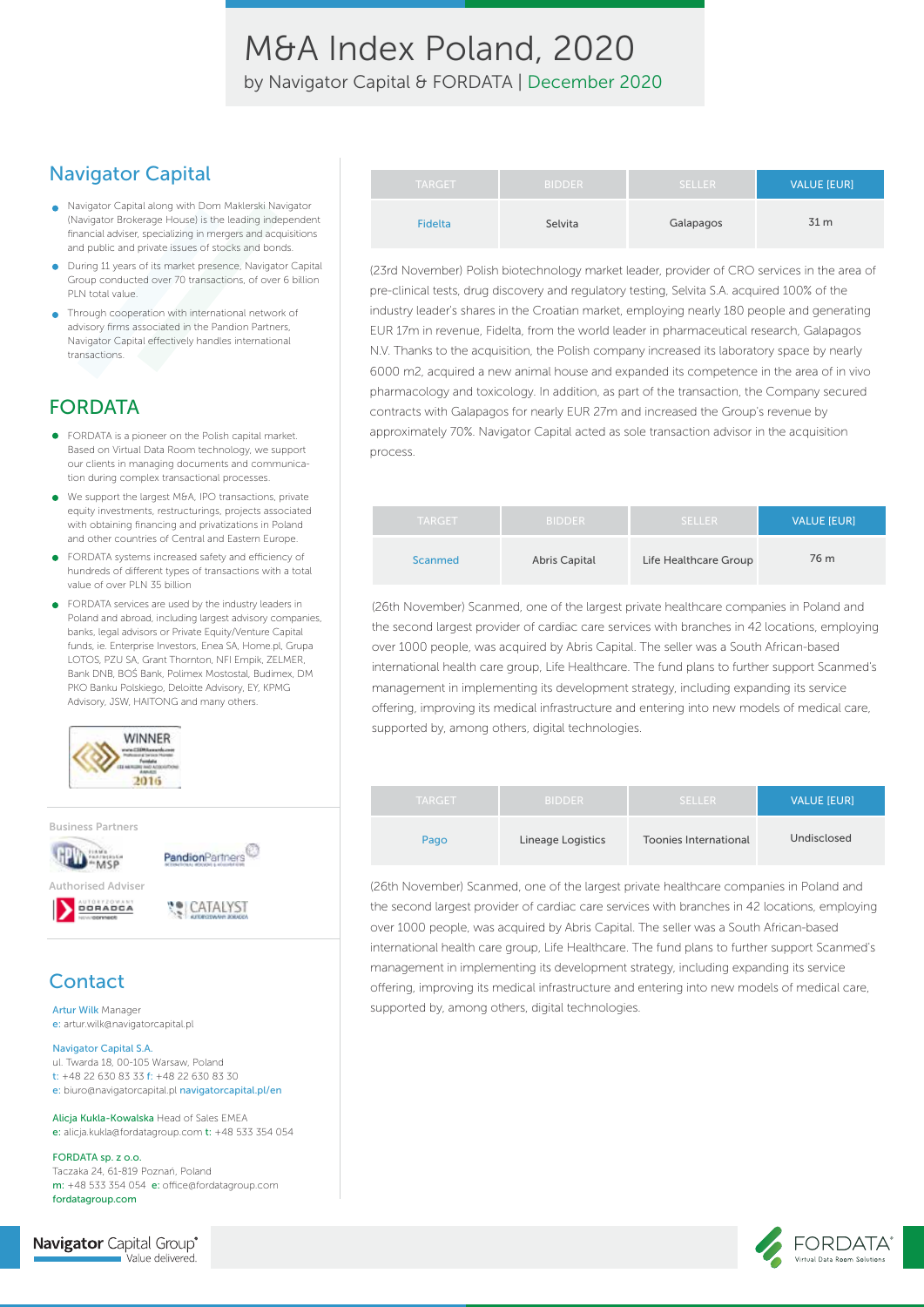by Navigator Capital & FORDATA | December 2020

### Experts' comments



### **Alicja** Kukla-Kowalska

Head of Sales EMEA FORDATA

The subject of the global economic slowdown in 2020 was overshadowed by the COVID-19 pandemic. Despite the serious damage to the economy, the coronavirus has not limited the number of M&A transactions in Poland. In the past year, this number increased significantly compared to the previous year - 229 against 179 transactions although not due to the effects of the lockdown. It is a consequence of, among others, rapid development of the IT industry, financial services and renewable energy.

#### TMT industry unstoppable in the year of the pandemic

In 2020, the demand for companies offering IT and media services increased from 20% in 2019 to 22%. The share of the TMT sector on the buyers' side increased by one percent (19%) compared to the previous year. This is a global trend that has proved resistant to the restrictions introduced also in Poland. The digitization of almost every sector is progressing very fast. Companies invest in e-commerce solutions, big data, entertainment, and are also looking for modern ways to optimize their processes. In the second quarter, the Danish technology company Lorentz Tech Ltd purchased 100% of shares in Cube ID - a company that develops identity management products and services, while in the third quarter the Polish computer game producer Huuuge Games took over the Finnish development studio Double Star. This sector also features the largest transaction in terms of the disclosed value of 2020 - the acquisition of Play Communications by the French Iliad Purple SAS chain for over EUR 2.29 billion.

#### Financial entities have mobilized funds

From 6% (11 transactions) to 12% (27 transactions), the share of the financial sector on the buyers' side increased in 2020 compared to the previous year. The list of transactions shows that such a big jump has its basis, among others, in the difficult situation faced by small local banks, which made them the targets of larger players, as well as consolidation movements in financial and insurance services and investments in the energy sector. Tatrzański Bank Spółdzielczy took over ETNO BS and BS Muszyna-Zdrój, Mastercard bought Polski Standard Płatności, and the British Aberdeen Investment Standard acquired a portfolio of photovoltaic farms from R. Power and the Lithuanian company Green Genius.

### The power industry at full capacity

The energy transformation gained momentum in 2020, which is influenced not only by investment opportunities resulting from green energy, but also EU guidelines on reducing carbon dioxide emissions by 2030. In 2019, only 8 (approx. 4% ) companies from the energy sector constituted the transaction target, while this year it was already 19 companies (approx. 8%), of which only two were not RES entities - we are talking about Energa, taken over by PKN Orlen, and Tauron Ciepło, which was taken over by PGNiG. Six foreign companies have invested in renewable energy projects - the aforementioned Aberdeen Investment Standard, Lithuanian Ignitis and Modus Asset Management, German KGAL, and Italian ERG.

### PE / VC funds still undecided

In the past year, PE/VC funds made 20 transactions as buyers, which is only a fraction of their investment possibilities. This is only two transactions more than in 2019, and in percentage terms, about 1% less - 9%. However, forecasts indicate an increase in the activity of funds in 2021. In the last four quarters, companies from the IT and Internet services sector - 6 investments - and the medical sector - 4 investments - enjoyed the greatest interest from the PE/VC sector. The funds decided to exit from investments on the Polish market in 24 transactions (18 in 2019).

#### Accelerates digitization and remote proesses.

In 2020, due to the coronavirus, the trend of digitization of virtually every sector of the economy accelerated. New fin-tech solutions are gaining in importance, enabling more convenient online payments and investing in stocks or using blockchain technology, among other options. There is also an increasing demand for tools enabling the control of information flow and ensuring data security, such as the Virtual Data Room, which enables securing and accelerating the process of restructuring, auditing or financing companies. The VDR solution was used in 51% of all transaction processes carried out in the past year.